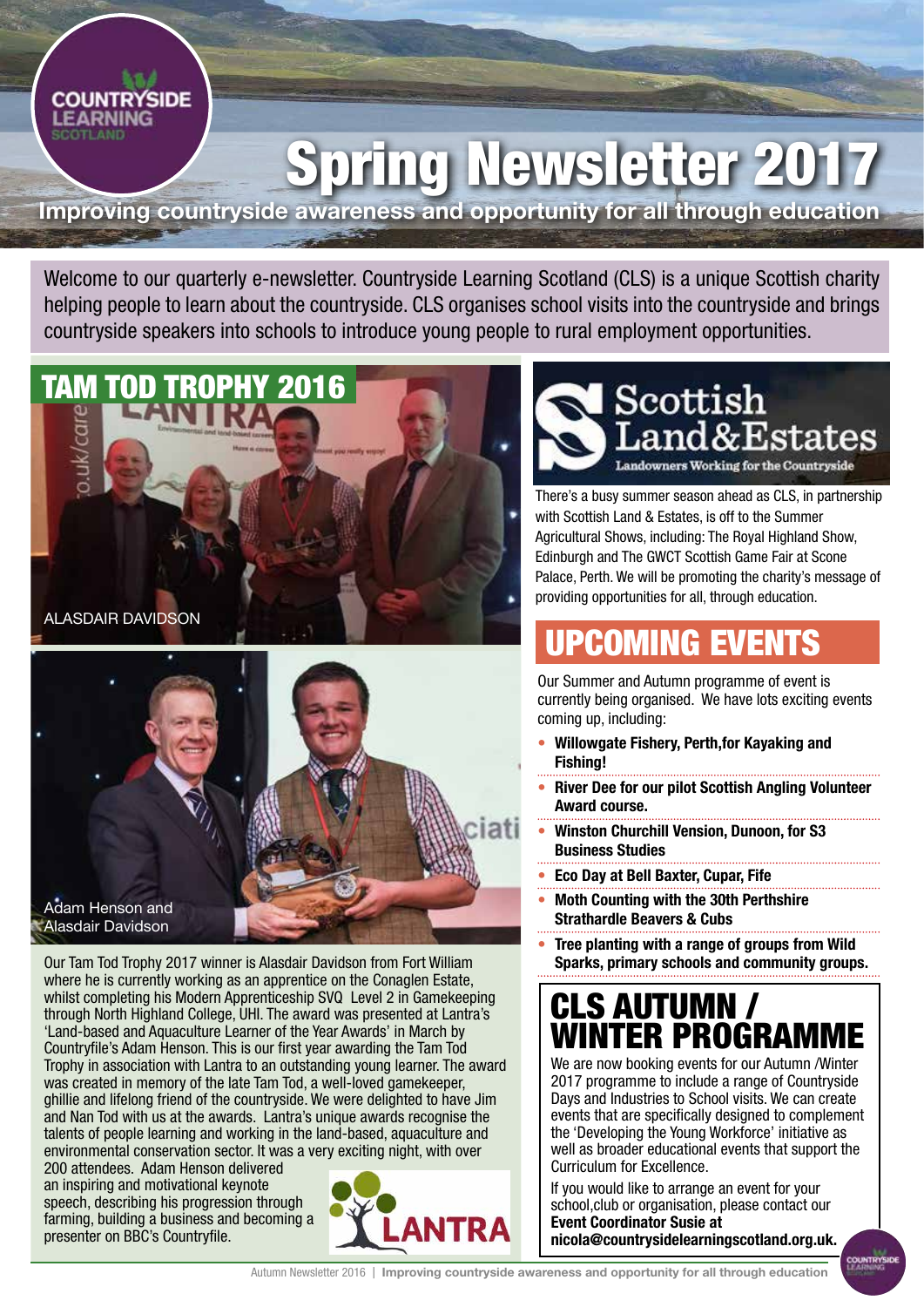# OTHER NEWS

#### SSAVA **COURSE The River Dee**

CLS has designed a Scottish Angling Volunteer Award course. The aim of the course is to create a raft of volunteers within the sport of angling in Scotland. On completion, the volunteers who attend the course will be able to:

- Introduce young anglers to the sport in a safe, enjoyable and environmentally responsible manner.
- Understand the procedures involved in protecting volunteers and the young people in their care.

In June, we will be running the pilot for this course with the Dee Salmon Fishery Board. If you know of an angling club looking to develop its volunteers, and keep club members safe, please contact Ian on 07840 951 332.

### PATHWAYS TO RURAL

Following on from our Autumn Newsletter and last year's visit to Scone Palace by Perth High School, we have been developing links between Perth High and Scone Palace on work placements for Secondary 4-6 pupils.



### ARGYLL GRAMMAR RURAL BUSINESS VISIT

We are delighted to be returning to Winston Churchill Venison at Dunoon for our second year of this event for Secondary 3 Business Studies students. The students thoroughly enjoyed their visit to this rural business last year. It is an ideal opportunity for students to learn about the endto-end of process of setting up and growing a successful rural business.



### Check out this fantastic new site at dundeeoutdoors.com

CLS attended Education Scotland's National Network for Outdoor Learning (NNOL) event at the Field Studies Council centre at Millport on Cumbrae in March, to launch the Dundee Outdoors website. The NNOL provides a forum for Local Authority and third sector outdoor learning organisations to network; share good practice and provide updates on all things new in the world of Outdoor Learning.

Derek Napier from Ancrum Outdoors and CLS Director Ian Robertson led the group through the site and explained the principle of providing a forum for outdoor learning across the three strands of recreation/adventure, environment/conservation and rural life /industry.

The LA's in attendance were asked to contact CLS if they were interested in running the programme in their areas.

We will be promoting the Dundee pilot to other Local Authorities across Scotland. This will help develop a broader range of outdoor opportunities for Scotland's people, including not only recreation but rural industries, career training and learning opportunities.